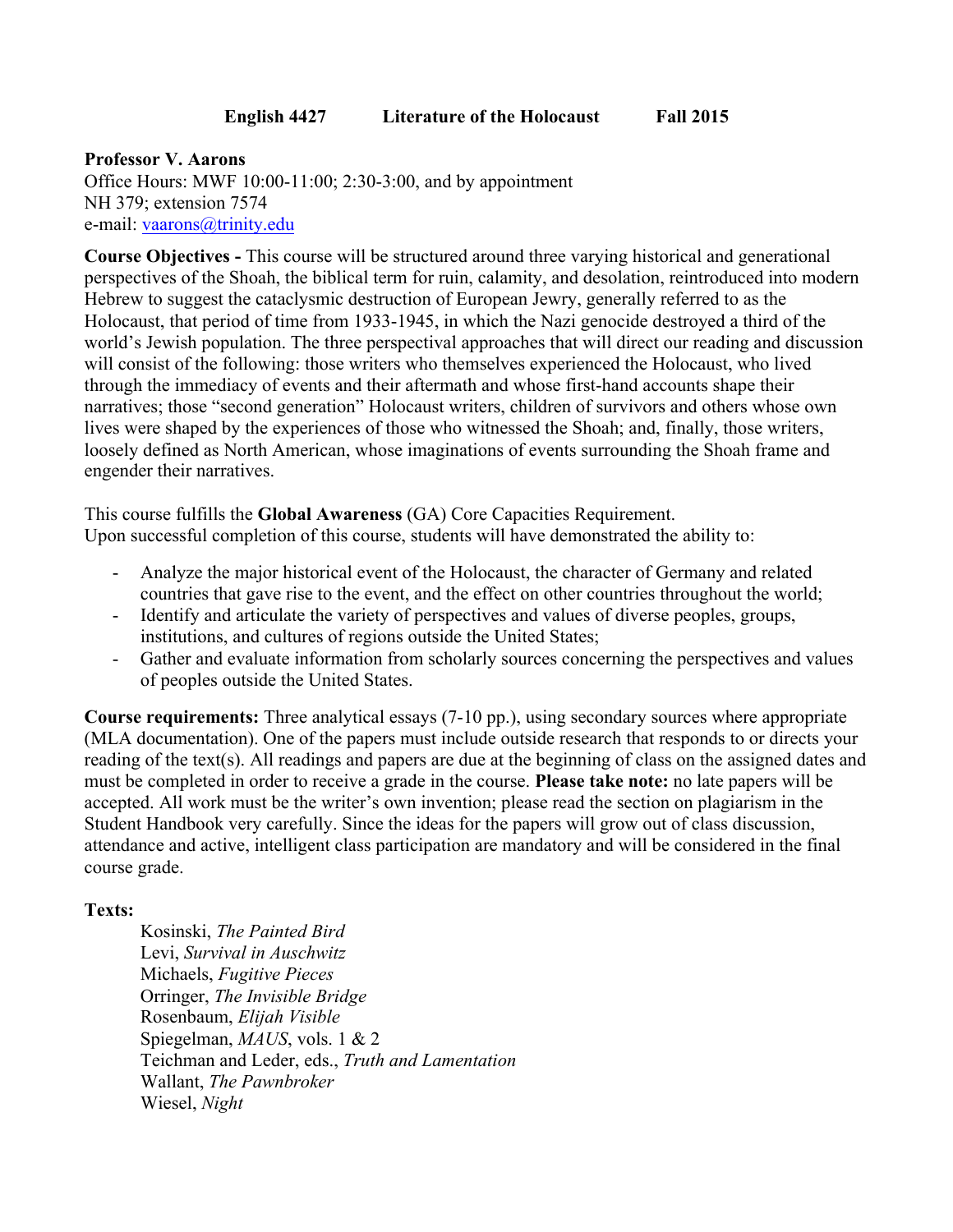## **Syllabus:**

| W                | 8/26 | Introduction to the course                                                                                                 |
|------------------|------|----------------------------------------------------------------------------------------------------------------------------|
| $\mathbf{F}$     | 8/28 | The Shoah: an historical and literary overview                                                                             |
| M                | 8/31 | From Truth and Lamentation: Fink, "A Scrap of Time"                                                                        |
| W                | 9/2  | Film: Triumph of the Will                                                                                                  |
| $\boldsymbol{F}$ | 9/4  | Fink, "The Key Game" (Handout)                                                                                             |
| M                | 9/7  | Labor Day                                                                                                                  |
| W                | 9/9  | Wiesel, Night                                                                                                              |
| $\boldsymbol{F}$ | 9/11 | Night, continued<br>From Truth and Lamentation: (poem): Delbo, "Street for Arrivals, Street for Departures"                |
| M                | 9/14 | Rosh Hashanah; class cancelled                                                                                             |
| W                | 9/16 | Levi, Survival in Auschwitz                                                                                                |
| $\boldsymbol{F}$ | 9/18 | Survival in Auschwitz, continued<br>From Truth and Lamentation: (poems) Levi, "Shema," "For Adolf Eichmann"                |
| M                | 9/21 | From Truth and Lamentation: Borowski, "This Way for the Gas, Ladies and Gentlemen"                                         |
| W                | 9/23 | Yom Kippur; class cancelled                                                                                                |
| $\boldsymbol{F}$ | 9/25 | Film: Night and Fog                                                                                                        |
| M                | 9/28 | From Truth and Lamentation: Spiegel, "A Ghetto Dog"<br>Discussion of paper                                                 |
| W                | 9/30 | From Truth and Lamentation: Lustig, "The Lemon"; (poems) Jastrun, "Here Too<br>as in Jerusalem"; Sutzkever, "1980," "How?" |
| $\boldsymbol{F}$ | 10/2 | Class cancelled                                                                                                            |
| M                | 10/5 | Paper due<br>Film: Wannsee Conference                                                                                      |
| W                | 10/7 | Film: Wannsee Conference                                                                                                   |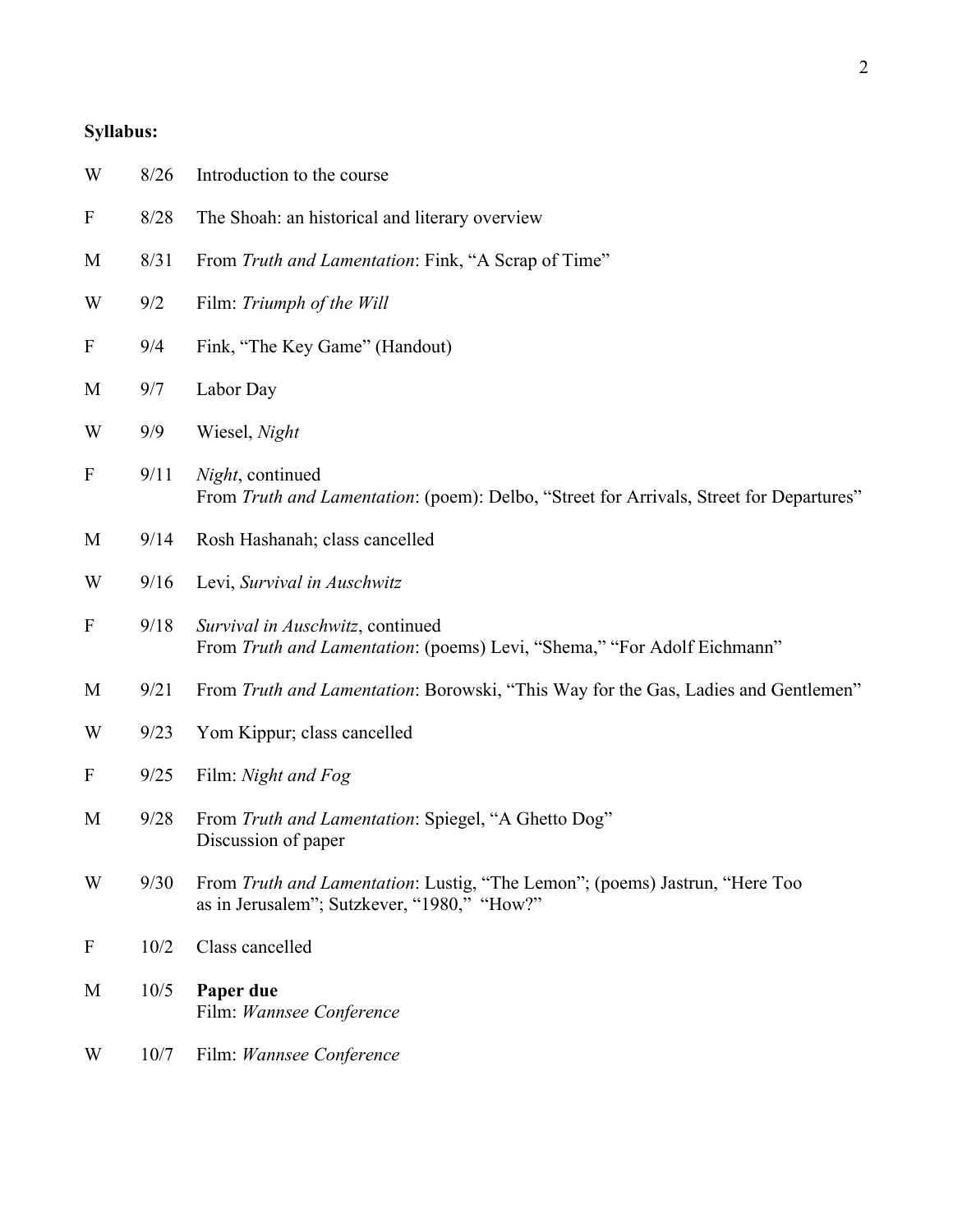- F 10/9 From *Truth and Lamentation*: Ozick, "The Shawl" (poems): Ficowski, "Lamentation," "Both Your Mothers," "5.8.1942"; Snodgrass, "Heinrich Himmler"
- M 10/12 Kosinski, *The Painted Bird*
- W 10/14 *The Painted Bird*, continued From *Truth and Lamentation*: Slutsky, "Burnt"; Sachs, "Chorus of the Rescued"; Zychlinsky, "The Silent Partner"; Glatstein, "Nightsong"
- F 10/16 Fall Break
- M 10/19 Spiegelman, *MAUS*, vols. 1 & 2
- W 10/21 *MAUS*, continued
- F 10/23 From *Truth and Lamentation*: Wiesel, "An Old Acquaintance"; (poem): Klepfisz "Poland, 1944"
- M 10/26 *The Pawnbroker*
- W 10/28 *The Pawnbroker*, continued
- F 10/30 From *Truth and Lamentation*: (poems) Pagis, "Instructions for Crossing the Border," "Written in Pencil in the Sealed Railway-Car"
- M 11/2 **Paper due** Film: *The Pawnbroker*
- W 11/4 Film: *The Pawnbroker*, continued
- F 11/6 From *Truth and Lamentation*: Megged, "The Name"; Nomberg-Przytyk, "Esther's First Born," "The Block of Death"
- M 11/9 Michaels, *Fugitive Pieces*
- W 11/11 *Fugitive Pieces*, continued From *Truth and Lamentation*: (poems): Jarrell, "Protocols," "A Camp in the Prussian Forest"; Molodovsky, "God of Mercy"; Mezey, "Theresienstadt Poem"; Rich, "Yugoslavia, 1944"
- F 11/13 From *Truth and Lamentation*: Grade, "My Quarrel with Hersh Rasseyner"; film
- M 11/16 Class cancelled
- W 11/18 Class cancelled